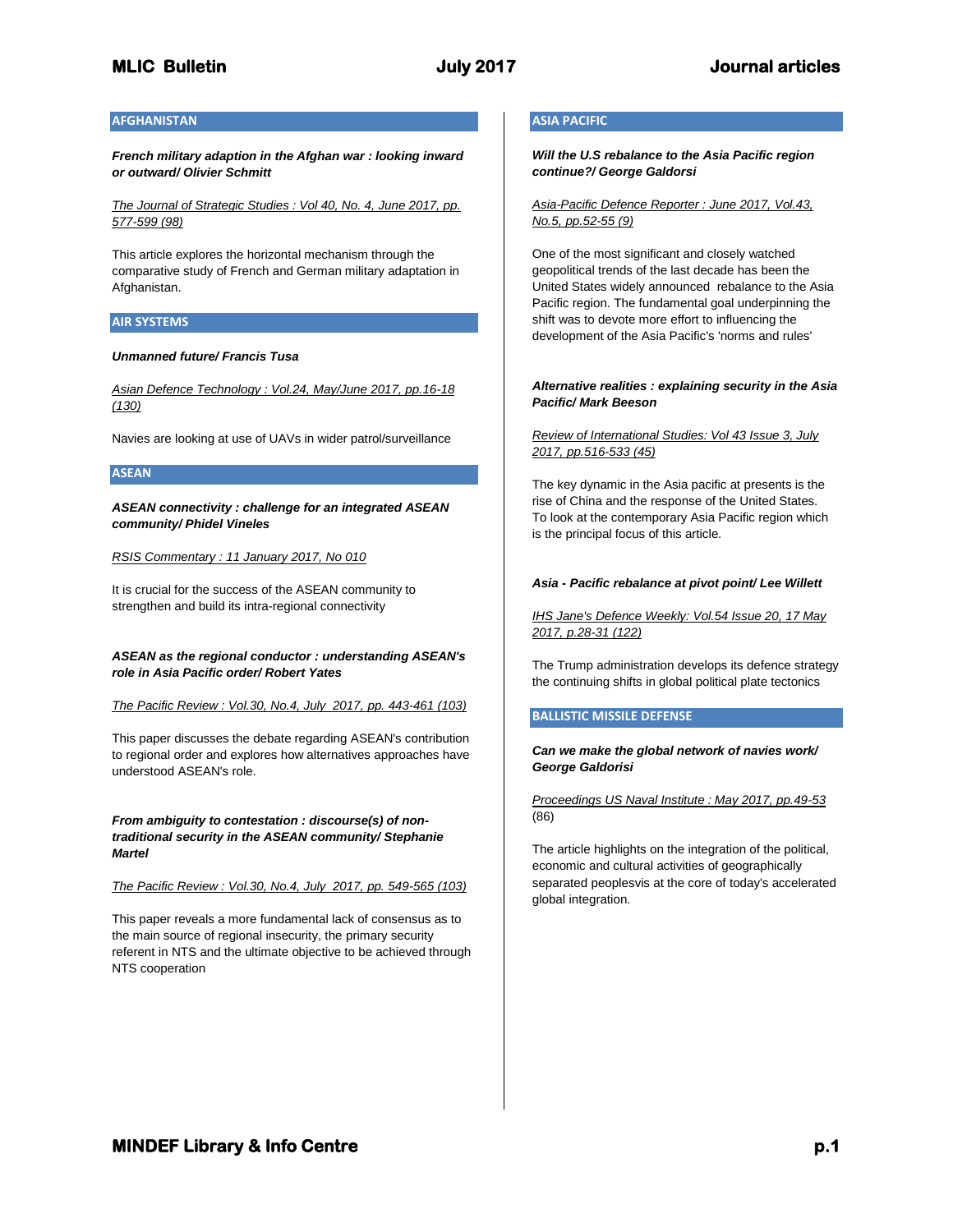# **CHINA**

*As China ascends PACOM chief wants more lethal weapons submarines/ Daniel Wasserbly*

### *IHS Jane's Defence Weekly: Vol.54 Issue 18, 03 May 2017, p. 11 (122)*

The US military in the Asia Pacific region needs longer range weapons and more submarines.

*Washington's perceptions and misperceptions of Beijing's anti acess-denial (A2-AD) strategy : implications for military escalation control and strategic stability/ James Johnson*

*The Pacific Review : Vol.30, No.3, May 2017, pp. 271-288 (103)*

This article identified two key factors that have complicated the challenge for defence analysts in their assessments of Chinese A2-AD reinforcing the propensity for capacity-based methodologies, exacerbating strategic ambiguities and given misperceptions and cognitive biases space to grow.

### *Trump's missing Asia strategy/ Tim Huxley*

### *Survival : Vol.59, No.3, June-July 2017, pp.81-89 (106)*

The article highlights on the Trump administration Asia strategy that will measures its allies and partners Washington's capacity, competence, and resolve to retain its position of leadership in the region. The prospect that Trump raised during the campaign of a reduced strategic role for the United States had triggered unease in many Asia Pacific capitals.

# *A great leap forward/ Jon Grevatt*

# *IHS Jane's Defence Weekly: Vol.54 Issue 19, 10 May 2017, pp.22-27 (122)*

The article reports on China is ramping up efforts to develop the industrial capabilities that can provide people's liberation army with the edge it requires over regional rivals.

# *China's strategic access to Gwadar road : pivotal position in belt and road/ Rajeev Ranjan Chaturvedy*

### *RSIS Commentary : 06 January 2017, No 005*

The vital role of ports to both security and development has enabled pakistan and China to blur the distinction between economic and military purposes.

#### *China tests new missile system in Bohai sea/ Gabriel Domingues*

*IHS Jane's Defence Weekly: Vol.54 Issue 20, 17 May 2017, p.15 (122)*

China's People's Liberation Army (PLA) rocket force has successfully test fired a new missile in the Bohai Sea.

# *Exporting security : China, United States and innovator's dilemma/ Robert C Rubel*

*Naval War College Review : Vol 70 No 2, Spring 2017, pp.11-28 (F22)*

China's emergence as an economic and military power has absorbed considerable energy on the part of U.S policy and strategy makers and pundits. This article offers a diagnosis of the nature of the competition that is emerging.

# *China in a global context over half a century/ Peter Harris*

# *New Zealand International Review: Vol 42 No 3, May/June 2017, pp.5-9 (82)*

This article reviews of China's place in the world by looking at its response to changes in the international order following the demise of the Soviet Union.

*China's diplomatic initiatives in the Middle East : the quest for a great power role in the region/ Yoram Evron*

# *International Relations: Vol.31 No.2, 2 June 2017, pp.125-144 (33)*

China strives to be part of major processes in the Middle East and attempts to advance its value and interests. It tries to achieve without intensive investment of political economic and military resources.

# *China syndrome/ Greg Waldron*

# *Flight International: 13-19 June 2017, pp:92-93 (65)*

China has had notable success exporting military aircraft when measured in volume.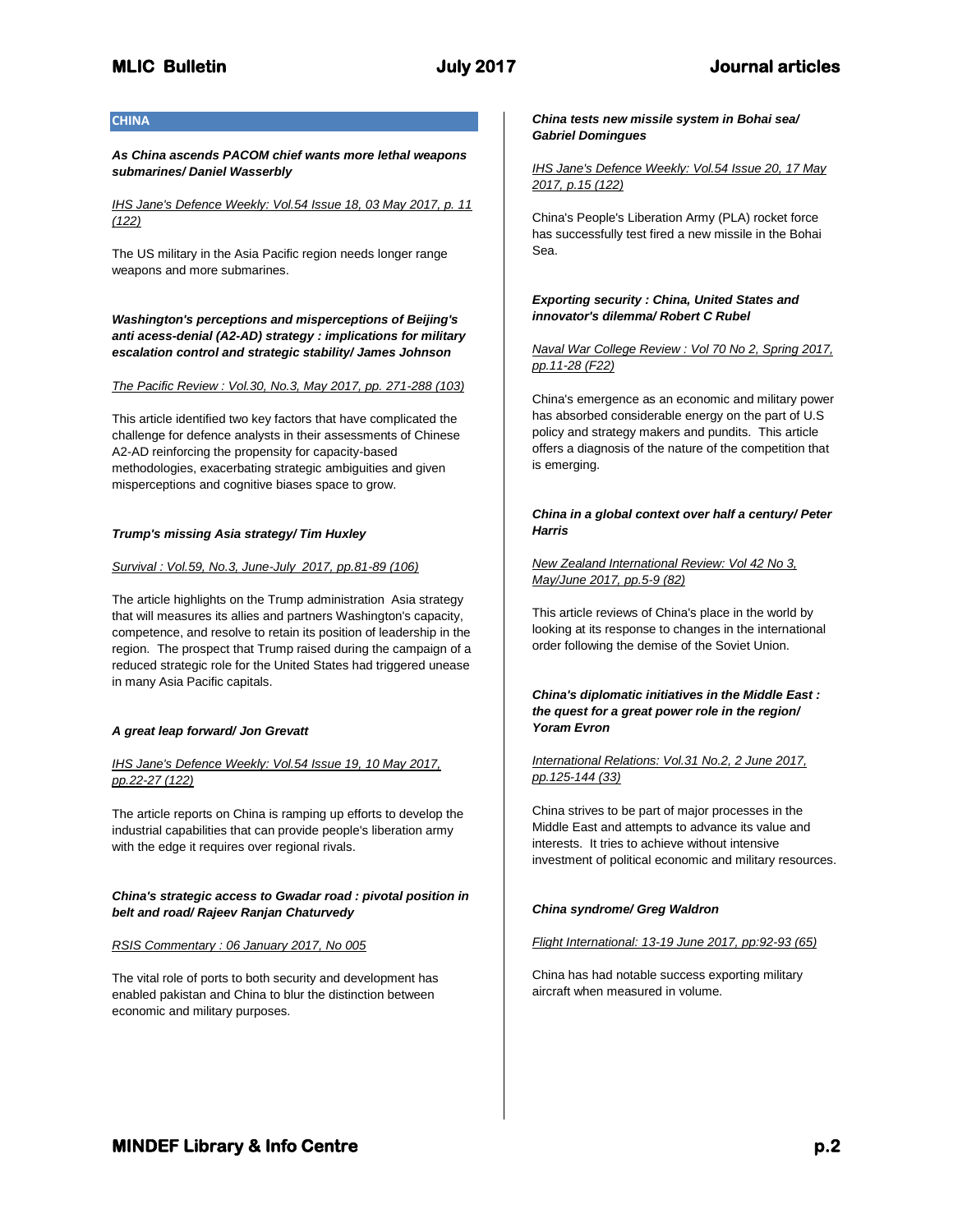# *US report targets Chinese airpower/ Greg Waldron*

# *Flight International: 20-26 June 2017, p.21 (65)*

New Chinese bombers will have additional capabilities with full spectrum upgrades over the current fleet and will employ many fifth generation technologies in their design.

# **CYBER DEFENCE**

#### *Ways to implement cyber defence in CSDP activities/ Jan Peter Giesecke*

*Impetus : Issue 23, Spring/Summer 2017, pp.16-17*

CSDP activities assured information and functioning and uncontested communication and information systems and therefore deeply rely on the availability of free and secure to the internet.

# *DARPA launches CASE for inherent cyber defence/ Gerrard Cowan*

*IHS Jane's International Defence Review: June 2017, Vol.50, pp.24-25 (120)*

The cyber assured systems engineering (CASE) project will look at how cyber security techniques can be applied in a broad scalable fashion by making cyber-resiliency a non functional property at the system level.

### **CYBERSPACE**

#### *Fight in cyberspace : the state strikes back/ Eugene EG Tan*

*RSIS Commentary : 10 January 2017, No 009*

Ensuring that the state is secure from cyber threats is increasingly becoming the priority of states all over the world. **CYBER WARFARE**

### *The digital front line/ Zachary Fryer Biggs*

*IHS Jane's Defence Weekly: Vol.54 Issue 18, 03 May 2017, Pp. 22-27 (122)*

The article reports as cyber warfare evolves and becomes a threat with increasingly local ramifications the US armed forces led principally by the US army are formulating the strategy and tactics to deal with it.

## *The millenials war : dilemmas of network dependency in today's military/ Matthew Crosston*

*Defense & Security Analysis : Vol.33, Issue. 2, 2017, pp.94-105 (94)*

This article highlights on how the United States military has become so dependent that its chief doctrine integrates networked technology into nearly every specialty with particularly intense focus on network centric warfare.

### *Preemptive offensive cyberwarfare/ David Gewirtz*

*The Journal of Counterterrorism and Homeland Security International : Vol 23, No 1, Spring 2017, pp.8- 10 (29)*

This article highlights three keys benefits to using cyber weapons offensively.

# **DISASTER**

*Trust but verify : social media models for disaster management/ Amisha M Mehta*

*Disasters: Vol.41 No.3, July 2017, pp.549-565 (23)*

This paper analyses the ways in which trust is produced, guarded,or verified on social media during disasters as a means to inform emergency management processes and policy.

### **INDONESIA**

*Role conflict and the limits of state identity: the case of Indonesia in democracy promotion/ Moch Faisal Karim*

*The Pacific Review : Vol.30, No.3, May 2017, pp. 385- 404 (103)*

This paper analyses why Indonesia projects democracy as a state identity by taking the role of democracy promoter.

# *Trouble in paradise : contesting security Bali/ Matt McDonald*

# *Security Dialogue : Vol.48, No.3, June 2017. pp. 241- 258 (47)*

The article examines security agents and employs a framework of security contestation to make sense of the manner in which they engage with and redefine the provision of security Bali.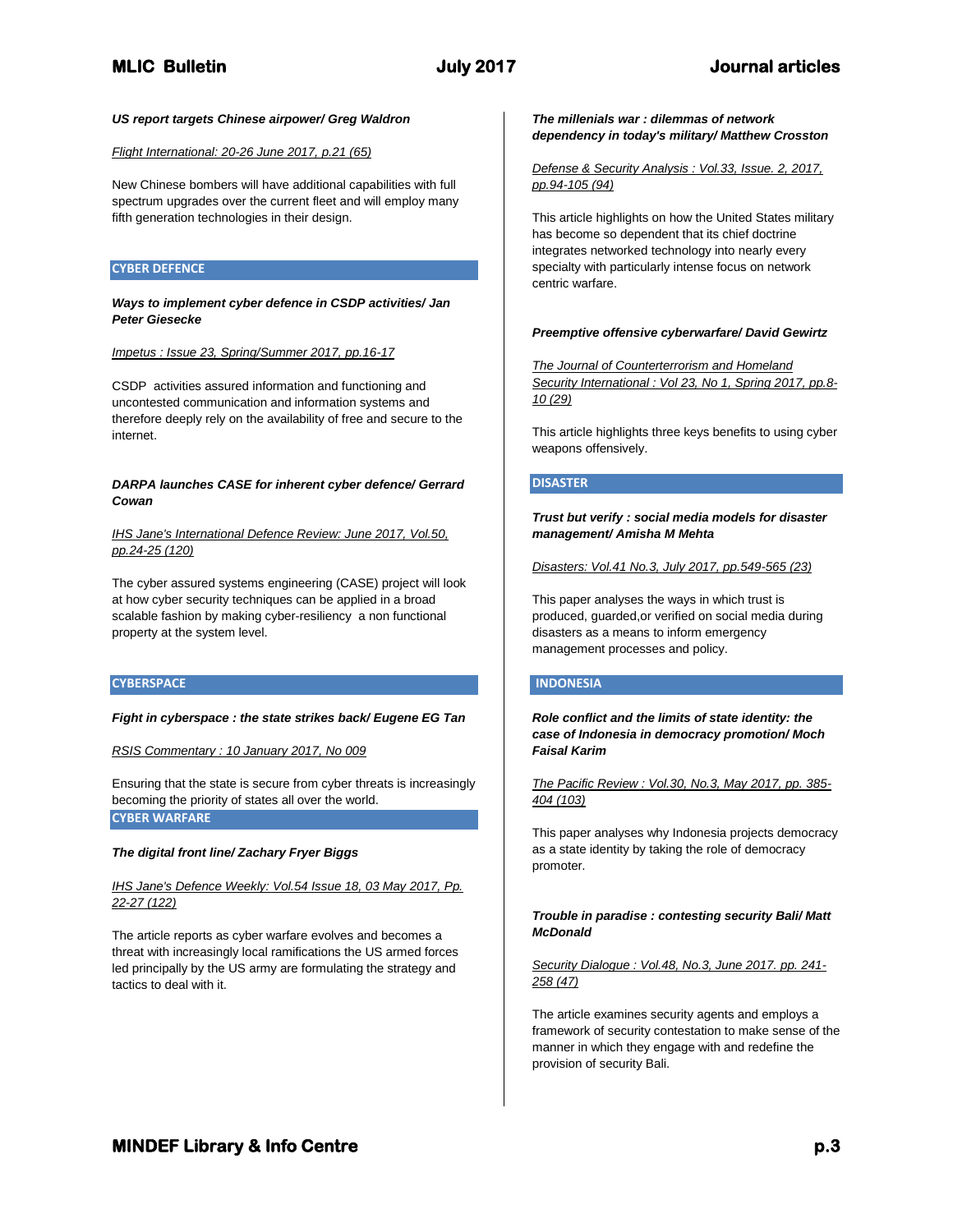# **MLIC Bulletin July 2017 Journal articles**

#### *Frigates heading for new roles/ Stefan Nitschke*

# *Military Technology: Vol XLI, Issue 2 2017, pp. 104-107 (38)*

MT discusses how rigates are acknowledged to be a vital enabler for naval forces. Current naval procurement programmes highlight the need for multi-purpose, multi-role surface combatants with a high level of modularity and long endurance for the 2020s.

### **ISIS**

### *Crowdsourcing local attacks : ISIS expands its radical reach/ Syed Huzaifah Bin Othman Alkaff*

### *RSIS Commentary : 20 February 2017, No 032*

The Islamic State of Iraq and Syria (ISIS) has taken to crowdsourcing local attacks to make up for its losses in the Middle East.

### **JAPAN**

*Unfinished 'beyond-the threat theory'-Japan's 'basic defense force concept' revisited/ Yasuaki Chijiwa*

#### *NIDS Security Reports : No 17, December 2016, pp.83-101*

The introduction process of the concept has been described on many occasions. The NDPO set forth basic directions for a future defense force such as Japan's basic security policies and the significance and role of Japan's defense force as well as the specific organization of the self-defense forces (SDF) based on such policies and role and the deployment target for major equipment.

#### *Defence for and from Japan/ Robert Czulda*

#### *Military Technology: Vol XLI, Issue 6 2017, pp. 68-71 (38)*

Spotlight on Japan. Japan has increased defence spending and initiated efforts to export locally produced equipment to other countries mainly in South East Asia.

#### *Japan maritime self-defence force review/ Dzirhan Mahadzir*

*Military Technology: Vol XLI, Issue 6 2017, pp. 96-98 (38)* 

Mt investigate how the Japan Maritime self defence force (JMSDF) faces the problem of dealing with three major conventional threats right on its doorstep.

# **KOREA**

*The association between perceived unmet medical need and mental health among the Republic of Korea armed forces/ Tae Kyung Kim*

*Journal of Royal Army Medical Corps: Vol.163 Iss.3, June 2017, pp.184-192 (37)*

The study indicates that unmet medical need is significantly associated with soldiers mental health decline and suicide ideation, highlighting the importance of providing military personnel with timely affordable and sufficient medical care.

### **MALAYSIA**

### *Malaysian defence industry review/ Dzirhan Mahadzir*

*Military Technology: Vol XLI, Issue 3 2017, pp. 38-42 (38)*

Malaysia's defence industry largely continues to be limited to orders only from the Malaysian armed forces and to meeting their MRO needs. This is an overarching review of the Malaysian defence industry.

# **MYANMAR**

*Images show Myanmar air force JF-17/FC-1 fighter conducting flight tests in China/ Gabriel Dominguez*

*IHS Jane's Defence Weekly: Vol.54 Issue 25, 21 June 2017, p.19 (122)*

Myanmar had signed a contract for 16 such aircraft at a unit cost of USD 16 million.

# **NAVIGATION**

*Hostile control of ships via false GPS signals : demonstration and detection/ Jahshan Bhatti*

*Navigation : Vol 64 No 1, Spring 2017, pp.51-66 (43)*

The aim of this work is to explore civil maritime transportation's vulnerability to deceptive GPS signals and to develop a detection technique that is compatible with sensors commonly available on modern ships.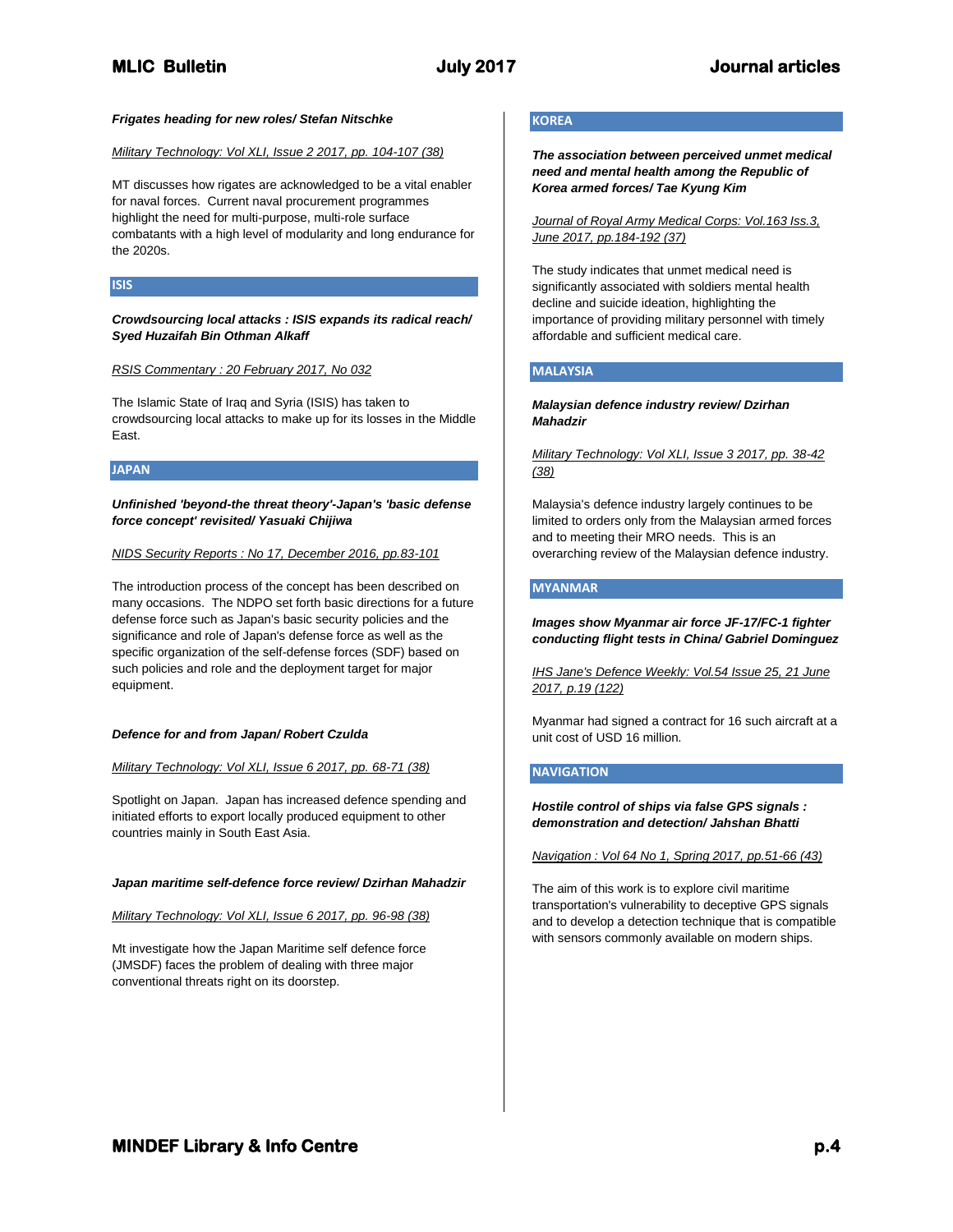# **MLIC Bulletin July 2017 Journal articles**

# **NORTH KOREA**

*North Korea remains most immediate threat to US in Indo Asia Pacific region/ Gabriel Dominguez*

*IHS Jane's Defence Weekly: Vol.54 Issue 18, 03 May 2017, p. 8 (122)*

North Korea remains the most immediate threat to US security in Asia,

*Analysis : assessing the North Korean special forces threat/ Reuben F Johnson*

*IHS Jane's Defence Weekly: Vol.54 Issue 19, 10 May 2017, p. 9 (122)*

The article examines United States and its allies against North Korea is what role the isolated stalinist regime's special forces might play.

*Aegis is key to deterring North Korea/ Norman Friedman Proceedings US Naval Institute : May 2017, pp.162 -163 (86)* The discussion of possible defense against a North Korean attack seems to have omitted altogether a more successful U.S ballistic missile defense system.

# *After the era of the Kims?/ Yossef Bondansky*

# *Defense and Foreign Affairs Strategic Policy: 4, 2017, pp.10-13 (22)*

Kim Jong-Un besieged by the US continues to threaten all out nuclear war against any who threaten North Korea.

### *North Korea fires new missile to 2,000 km altitude/ Gabriel Dominguez*

*IHS Jane's Defence Weekly: Vol.54 Issue 21, 24 May 2017, p.8 (122)*

North Korea's ongoing testing of nuclear weapons and ballistic missiles highlights the Kim regime's intent on proving that it is fast developing the capability required to strike the US mainland with nuclear weapons.

### *Japan mulls introducing Aegis Ashore BMD system to counter North Korean threats/ Kosuke Takashashi*

*IHS Jane's Defence Weekly: Vol.54 Issue 21, 24 May 2017, p.16 (122)*

Aegis Ashore is the first operational land-based version of the Aegis combat system.

# **PAKISTAN**

*Challenging the state : Pakistani militants from deadly alliance/ James M Dorsey*

*RSIS Commentary : 21 February 2017, No 033*

The alliance's declared aim is to challenge the state at a time that Pakistanis under external pressure to cleanup its counterterrorism act.

#### *Women terrorism nexus in Pakistan/ Sara Mahmood*

*RSIS Commentary : 21 April 2017, No 074*

The women terrorism nexus within Pakistan remains a reality that should no longer be ignored by state and security officials. These women are deployed in various specialised capacities,necessitating a need to move from androcentric to gender neutral counterterrorism policies.

#### **PHILIPPINES**

#### *What's behind Duterte's south China Sea move?*

*Asia Monitor South East Asia Vol.2 : Vol.28, Issue 6, June 2017 , pp.6-8 (49)*

Philippine president ordered troops to occupy uninhabited Philippine claimed islands in the South China Sea.

### **SINGAPORE**

*Militarizing civilians in Singapore : preparing for crisis within a calibrated nationalism/ Alan Chong*

*The Pacific Review : Vol.30, No.3, May 2017, pp.365- 384 (103)*

The argument of militarized civilians defining themselves through preparing for crisis will be establised through five sections.

### *Ties with Vietnam to benefit from greater cooperation*

*Asia Monitor South East Asia Vol.2 : Vol.28, Issue 6, June 2017 , pp.11-12 (49)*

Singapore prime minister official visit led to the decision to further advance the exisiting strategic partnership agreement and the signing of collabaration agreements

# **MINDEF Library & Info Centre** *p.5* $p.5$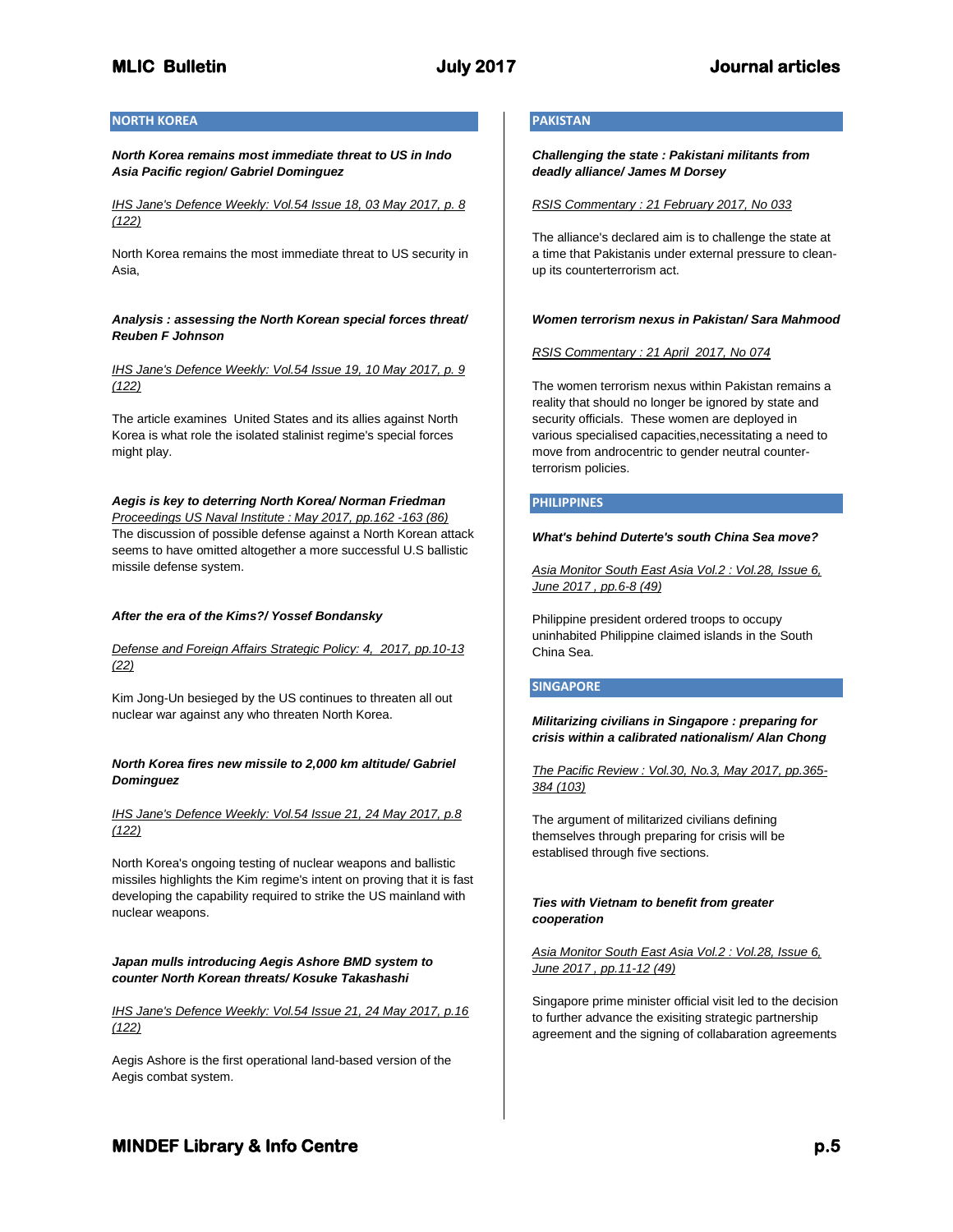*Social media and 'fake news' : impact on social cohesion in Singapore/ Stephanie Neubronner*

# *RSIS Commentary : 14 March 2017, No 043*

The Singapore government has stepped up efforts to educate Singaporeans of the potential threats in cyberspace.

### *Full spectrum force : Singapore army kits up for wider challenges/ Kelvin Wong*

# *HS Jane's International Defence Review: June 2017, Vol.50, pp.38-42 (120)*

The Singapore army's modernisation efforts received a significant boost 2004 and the service has since operationalised range of indigenously developed and imported platforms and technologies.

# **SOUTH CHINA SEA**

*South China Sea disputes : nearing a solution - or is it?/ P K Ghosh*

### *RSIS Commentary : 04 January 2017, No 003*

One of the most sensitive potential international flashpoints in the world the turbulent South China Sea.

# *Outflank China : in the South China Sea/ Brett Wessley*

### *Proceedings US Naval Institute : June 2017, pp.32-37 (86)*

The aim is to surround more territory than one's opponent. Keeping China from winning in the South China Sea will require understanding and attacking Beijing's strategy.

### **SOUTH KOREA**

*War over framing : base politics in South Korea/ Claudia J Kim*

*The Pacific Review : Vol.30, No.3, May 2017, pp. 309-327 (103)*

This paper views framing as a source of political opportunities both exogenous and endogenous

# **TERRORISM**

# *Can knowledge of Islam explain lack of support for terrorism? evidence from Pakistan/ C Christine Fair*

*Studies in Conflict & Terrorism, Vol.40, No 4,5,6, April, May, June 2017, pp. 339-355 (114)*

This research persons who are knowledgeable of Islam may be more capable of critically evaluating the claims of militant recruiters and ideologues and thus be more resistant to their appeals than those who are not knowledgeable.

# *What ISIS really wants revisited : religion matters in jihadist violence but how? Simon Cottee*

# *Studies in Conflict & Terrorism, Vol.40, No 4,5,6, April, May, June 2017, pp. 439-454 (114)*

The article is divided into three parts. The first part summarizes Wood's argument and the criticisms mounted against it, The second part argues that skinner's core insight that ideals or principles are both constraining and enabling, the third part explores the highly charged question of whether Islamic scripture is especially susceptible to demagogic manipulation by innovating jihadist ideologists.

### *Does the international trafficking of culture heritage really fuel military conflicts/ Pierre Losson*

#### *Studies in Conflict & Terrorism, Vol.40, No 4,5,6, April, May, June 2017, pp. 484-495 (114)*

This article focuses on internal armed conflicts conflicts that involve fighting between agents a state and organized non state groups who seek either to take control of a government take power in a region or use violence to change government policies.

### *Militant web watch*

# *Jane's Intelligence Review: June 2017, Vol.29, Issue 6, pp.16-19 (123)*

This article examines online activity by militant groups during April-May as activists and supporters reacted to international events.

# *Culturalism and the rise of the Islamic state : faith. sectarianism and violence/ Tim Jacoby*

# *Third World Quarterly : Vol.38, No.7, 2017, pp.1655- 1673 (101)*

This paper looks at the ways in which culturalist discourse have influenced understanding and representation of the rise of the so-called Islamic state.

# *A comparative study of US and Iranian counter ISIS strategies/ Dina Esfandiary*

*Studies in Conflict & Terrorism, Vol.40, No 4,5,6, April, May, June 2017, pp. 455-469 (114)*

The United States and Iran are two key players in the fight of against ISIS. They both have considerable influence and core interests in the region.

# **MINDEF Library & Info Centre** *p.6* $p.6$